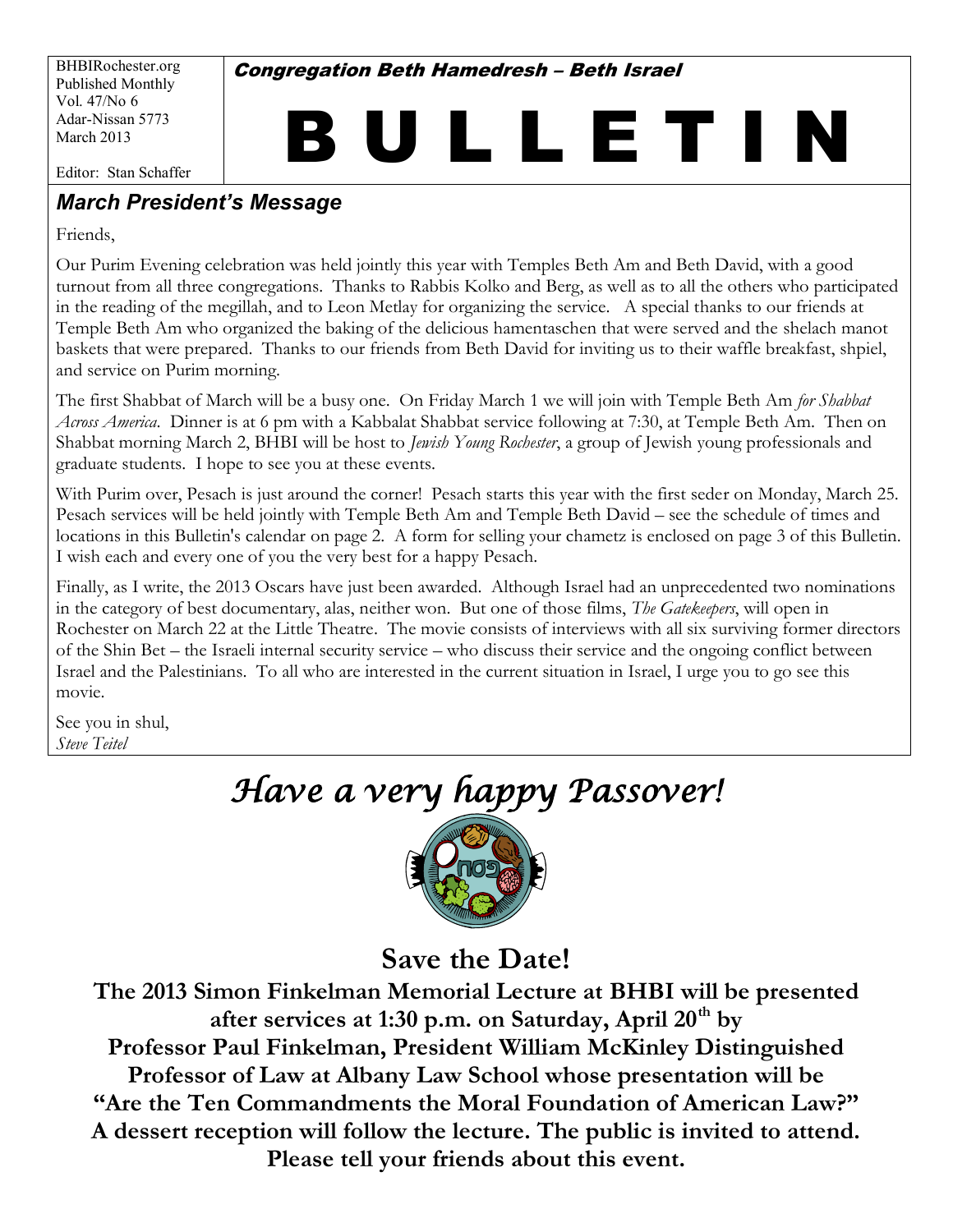# BHBI CALENDAR OF EVENTS - MARCH & EARLY APRIL 2013

| Friday    | Mar 1  | 6:00 PM   | Shabbat Across American Dinner at Temple Beth Am followed by Shabbat<br><b>Evening Service</b><br>Light candles at 5:41 PM               |  |  |  |  |
|-----------|--------|-----------|------------------------------------------------------------------------------------------------------------------------------------------|--|--|--|--|
| Saturday  | Mar 2  | 9:30 AM   | Torah: Ki Tisa<br><b>Shabbat Morning Service</b>                                                                                         |  |  |  |  |
| Sunday    | Mar 3  | 9:00 AM   | Service, Breakfast and Discussion                                                                                                        |  |  |  |  |
| Friday    | Mar 8  | 7:00 PM   | Joint Shabbat Evening Service with Temple Beth Am at Beth Am<br>Light candles at 5:50PM                                                  |  |  |  |  |
| Saturday  | Mar 9  | 9:30 AM   | Joint Shabbat Morning Service with Temple Beth Am at BHBI<br>Torah: Vayakhel-Pekudei<br>Blessing of the New Month                        |  |  |  |  |
| Sunday    | Mar 10 | $9:00$ AM | Service, Breakfast and Discussion                                                                                                        |  |  |  |  |
| Monday    | Mar 11 | 7:30 PM   | Monthly Meeting of the BHBI Board of Trustees                                                                                            |  |  |  |  |
| Wednesday | Mar 13 | 7:30 PM   | Small Conservative Shul Collaborative Torah Study at BHBI                                                                                |  |  |  |  |
| Friday    | Mar 15 | 8:00 PM   | <b>Shabbat Evening Service</b><br>Light candles at 6:58 PM                                                                               |  |  |  |  |
| Saturday  | Mar 16 | 9:30 AM   | Torah: Vayikrah<br><b>Shabbat Morning Service</b>                                                                                        |  |  |  |  |
| Sunday    | Mar 17 | 9:00 AM   | Service, Breakfast and Discussion                                                                                                        |  |  |  |  |
| Friday    | Mar 22 | 8:00 PM   | Shabbat Evening Service<br>Light candles at 7:06 PM                                                                                      |  |  |  |  |
| Saturday  | Mar 23 | 9:30 AM   | Torah: Tzav<br><b>Shabbat Morning Service</b>                                                                                            |  |  |  |  |
| Sunday    | Mar 24 | 9:00 AM   | Service, Breakfast and Discussion                                                                                                        |  |  |  |  |
| Tuesday   | Mar 26 | 9:00 AM   | Joint Passover First Day Service with Temple Beth Am at BHBI<br>Light candles after 8:12 PM                                              |  |  |  |  |
| Wednesday | Mar 27 | 9:30 AM   | Joint Passover Second Day Service with Temple Beth Am at Beth Am                                                                         |  |  |  |  |
| Friday    | Mar 29 | 8:00 PM   | Joint Shabbat Chol Hamoed Pesach Evening Service with Temple Beth Am<br>at BHBI<br>Light candles at 7:15 PM                              |  |  |  |  |
| Saturday  | Mar 30 | 9:30 AM   | Joint Shabbat Chol Hamoed Pesach Morning Service with Temple Beth<br>Am at Beth Am                                                       |  |  |  |  |
| Sunday    | Mar 31 | 9:00 AM   | Service and Discussion<br>Light candles at 7:17 PM                                                                                       |  |  |  |  |
|           |        | 8:00 PM   | Joint Erev Passover Seventh Day Service with Temple Beth Am at BHBI                                                                      |  |  |  |  |
| Monday    | Apr 1  | 9:30 AM   | Joint Passover Seventh Day Service with Temples Beth Am and Beth                                                                         |  |  |  |  |
|           |        | 7:00 PM   | David at Beth Am                                                                                                                         |  |  |  |  |
|           |        |           | Joint Erev Passover Eighth Day Service and Yizkor with Temple Beth Am<br>and Temple Beth David at Beth Am<br>Light candles after 7:19 PM |  |  |  |  |
| Tuesday   | Apr 2  | 9:00 AM   | Joint Passover Eighth Day Service and Yizkor with Temple Beth Am at<br><b>BHBI</b>                                                       |  |  |  |  |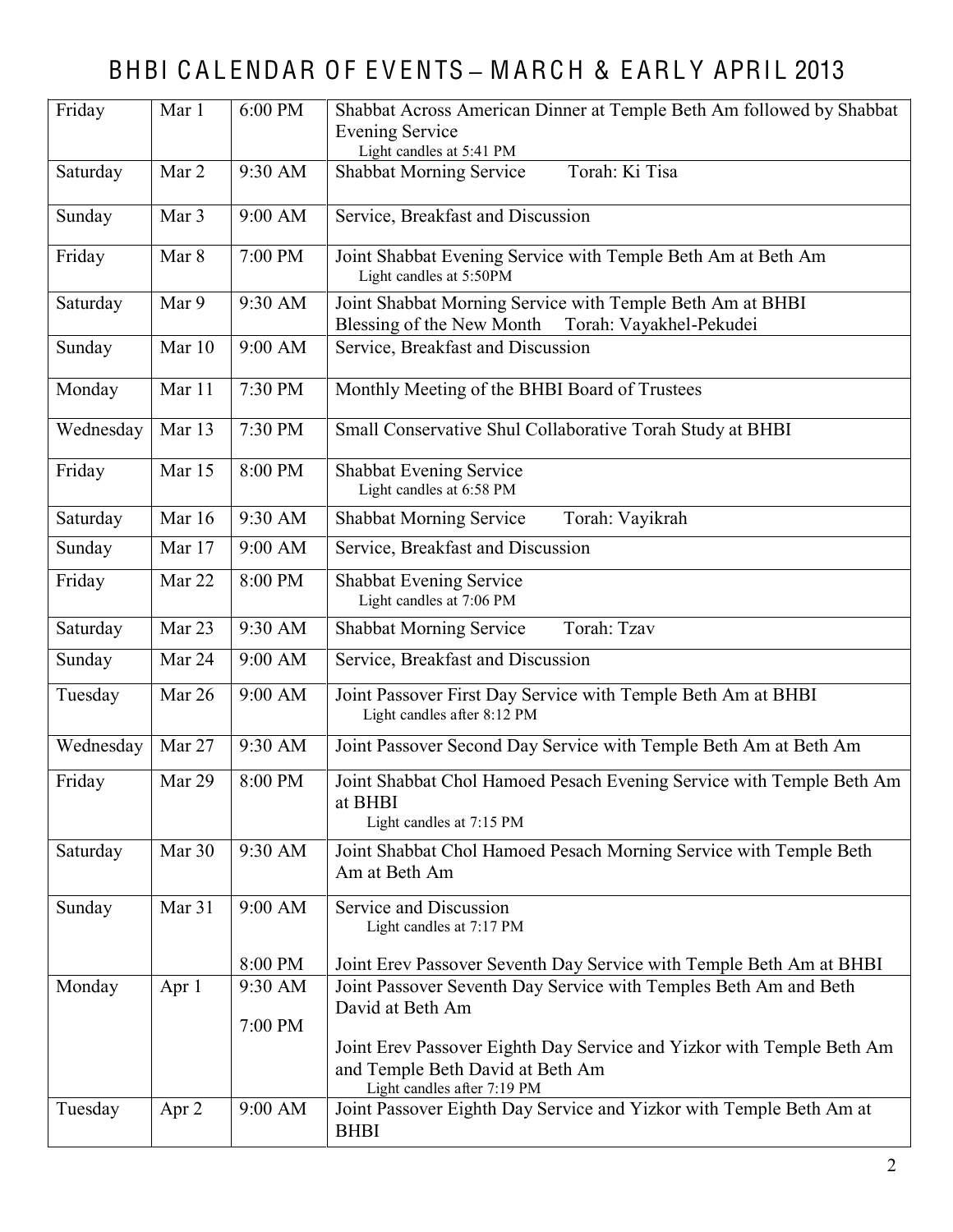# **SMALL CONSERVATIVE SHUL COLLABORATIVE TORAH STUDY**

The next Small Conservative Shul Collaborative Torah Study session will be held at BHBI on Wednesday, March 13<sup>th</sup> at 7:30 p.m. Come join in the lively discussion along with congregants from BHBI, Temple Beth Am and Temple Beth David.

#### **BHBI WEBSITE**

Have you checked out the BHBI web site lately? If you haven't there is a lot that you're missing. The web site at [www.BHBIRochester.org](http://www.bhbirochester.org/) provides information about many aspects of our congregation, lists the BHBI calendar, has electronic versions of this and previous bulletins going back several years, has an extensive history of our congregation along with historic photos, includes photos from several BHBI dinners, picnics and other special events, and has the unique Adon Olam Songbook with information on over 100 melodies for Adon Olam.

## **GOODSEARCH.COM**

Goodsearch.com is an on-line internet search program that pays non-profit organizations like BHBI a fee every time someone uses their search service. Go to [www.goodsearch.com,](http://www.goodsearch.com/) enter the search term that you want and put in BHBI on the line where it says Who Do You Goodsearch For? BHBI will benefit from each search you make!

# **MAKE YOUR PURCHASES AT AMAZON.COM AND SUPPORT BHBI AT THE SAME TIME!**

Why not contribute to BHBI while making on-line purchases? It's easy to make purchases on-line at Amazon.com and support BHBI financially at the same time. Just go to the BHBI web page at [www.BHBIRochester.org](http://www.bhbirochester.org/) and click on the Amazon.com link. Each time you make a purchase after linking to Amazon.com from our web page, BHBI gets a percentage of the purchase price. The more you buy in this way, the more BHBI makes!

# **DO YOU KNOW ANYONE WHO IS UNAFFILIATED AND INTERESTED IN JOINING A CONGREGATION?**

Let them know about BHBI's special free 3 month trial membership (available to prospective first-time new members only). Have them contact BHBI at 244-2060 or [BHBI@frontiernet.net](mailto:BHBI@frontiernet.net) and we will be happy to give them information about BHBI and this great offer!!

 $\hskip111pt$   $\hskip11pt$   $\hskip11pt$   $\hskip11pt$   $\hskip11pt$   $\hskip11pt$   $\hskip11pt$   $\hskip11pt$   $\hskip11pt$   $\hskip11pt$   $\hskip11pt$   $\hskip11pt$   $\hskip11pt$   $\hskip11pt$   $\hskip11pt$   $\hskip11pt$   $\hskip11pt$   $\hskip11pt$   $\hskip11pt$   $\hskip11pt$   $\hskip11pt$   $\hskip11pt$   $\hskip11pt$   $\hskip11pt$   $\hskip$ 

# **CONTRACT FOR SELLING YOUR CHAMETZ**

Know ye that I, the undersigned, fully empower and permit Rabbi Simeon Kolko to act in my place and stead, and in my behalf to sell all chametz possessed by me (knowingly or unknowingly) as defined by the Torah and Rabbinic Law (e.g. chametz, possible chametz, and all kinds of chametz mixtures). Also chametz that tends to harden and to adhere to inside surfaces of pans, pots or cooking and usable utensils. And to lease all places wherein the chametz owned by me may be found, especially in the premises located at:

\_\_\_\_\_\_\_\_\_\_\_\_\_\_\_\_\_\_\_\_\_\_\_\_\_\_\_\_\_\_\_\_\_\_\_\_\_\_\_\_\_\_\_\_\_\_\_\_\_\_\_\_\_\_\_\_\_\_\_\_\_\_\_\_\_\_\_\_\_\_\_\_\_\_\_\_\_\_\_\_\_\_\_\_\_\_\_ and elsewhere. Rabbi Simeon Kolko has the full right to sell and to lease by transactions as he deems fit and proper for such time that he believes necessary in accordance with all detailed terms and detailed forms as explained in the general authorization contract which has been given this year to him. He has full power and authority to appoint a substitute in his stead and to sell and to lease as provided therein. The above given power is in conformity with all Torah, rabbinical regulations and laws, and also in accordance with laws of the State of New York and of the United States. To this I hereby affix my signature on the <u>case day of containing</u> in the year 5773/2013.

Signature \_\_\_\_\_\_\_\_\_\_\_\_\_\_\_\_\_\_\_\_\_\_\_\_\_\_\_\_\_\_\_\_\_\_\_ Name \_\_\_\_\_\_\_\_\_\_\_\_\_\_\_\_\_\_\_\_\_\_\_\_\_\_\_\_\_\_\_\_\_\_\_\_\_\_\_\_

Address \_\_\_\_\_\_\_\_\_\_\_\_\_\_\_\_\_\_\_\_\_\_\_\_\_\_\_\_\_\_\_\_\_\_\_\_\_\_\_\_\_\_\_\_\_\_\_\_\_\_\_\_\_\_\_\_\_\_\_\_\_\_\_\_\_\_\_\_\_\_\_\_\_\_\_\_\_\_\_\_\_\_\_

**Please fill out and mail this form to Congregation BHBI, 1369 East Ave., Rochester, NY 14610 so it is received no later than Thursday, March 21st.**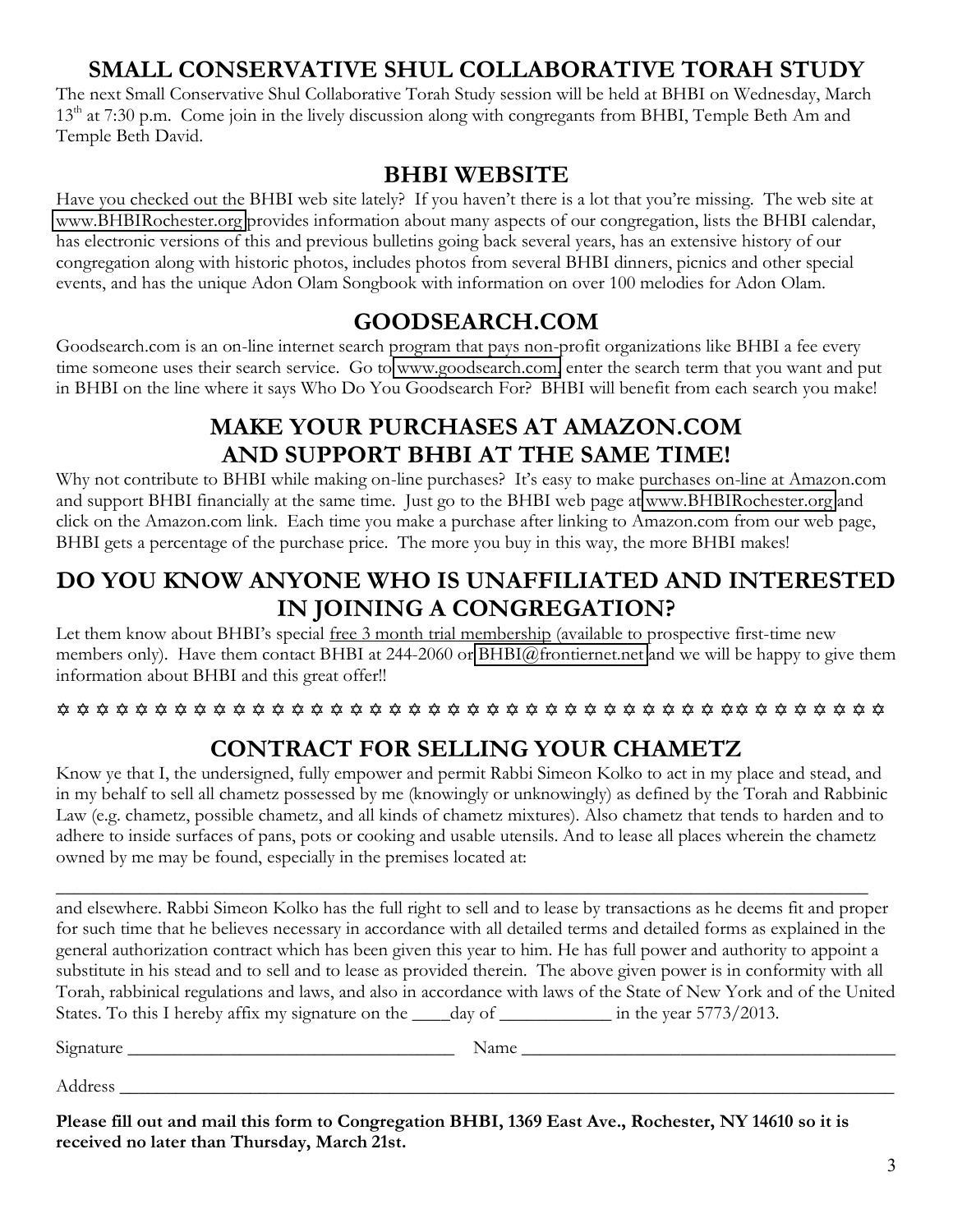## **DONATIONS THANK YOU FOR YOUR GENEROSITY!**

#### **GENERAL FUND**

In memory of Edith Berkowitz *Gloria Berkowitz*

In memory of Henrietta Schaffer *Laura Levinson and Amy Gole*

In memory of Max Levy *Paul and Rose Israel*

In memory of Lottie Fink *Jack Fink*

In memory of Abraham Pearlman *Ira Cohen*

In memory of Harry Aranow *Eileen Kovel*

In memory of Sylvia Kowal *Phil and Annette Garver*

#### **THANK YOU TO OUR KIDDUSH SPONSORS FOR THE MONTH OF FEBRUARY**

February 2 The Congregation

February 9 6 8tan and Elaine Schaffer in memory of Stan's father, Werner Schaffer

February 16 Leon Metlay and Nina Klionsky in memory of Leon's father, Max Metlay

February 23 The Congregation

# **EVENTS IN THE COMMUNITY**

#### **RABBI ISRAEL MEIR LAU, WORLD RENOWNED SPEAKER AND AUTHOR AND FORMER CHIEF RABBI OF ISRAEL**

March 2, 8:30pm, at the JCC Hart Theatre, \$18 per person

Keynote Address by Rabbi Lau

*"From Orphan Survivor to National Leader"*

A riveting drama of torment, survival and renewal. Lavish dessert reception and book signing to follow. Call Congregation Light of Israel at 271-5690 or email secretary1675@gmail.com for more information.

#### **BEYOND BORDERS: A HISTORY OF THE ARAB-ISRAELI CONFLICT**

Sundays, March 3, 10 & 17, 10-11:30am at the JCC; Free

A three-part lecture/discussion on the history of the Arab-Israeli conflict from the late 19th century to 2013. Registration is requested. For information or to register, please contact Joy [Getnick](http://r20.rs6.net/tn.jsp?e=001W82lfPC1-n53w6A8EcjZsqZ8rL5xJYrlE_NIZM0YXm2ysyBC3hHfai3guBKWRBmC2FpIan_cr-J7nTd6MYK0lT4DulAG1N50mwVnRsQ2CEbXDfHbHxb5K7-kxyWKu24eiMGhVukEkchWSj2eaAYY53cgvKT_chU_0OdbS0DbXV8zrGvlvaPt7K9sTO4SUwuz) at the JCC at 461-2000 x239 or go to jccrochester.org.

#### **JEWISH FEDERATION ISRAEL LECTURE SERIES**

Tal Becker, Senior Fellow at the Washington Institute for Near East Policy and the Hartman Institute for Contemporary Jewish Thought will give a presentation titled *'Beyond Survival: Re-imagining the Jewish Connection to Israel*" on Thursday, March 7<sup>th</sup> at 7:30 p.m. at Temple Beth El. Mr. Becker was previously a senior policy advisor to the Israeli Ministry of Foreign Affairs. The event is free and open to the public.

#### **THE ARAB-ISRAELI CONFLICT ON THE BIG SCREEN**

March 10, 7pm; at the JCC's Hart Theatre, Free

*Promises*, the highly acclaimed feature length documentary about 7 children who live in and around Jerusalem, followed by *West Bank Story*, the humorous 2007- Oscar winner for "Best Live Action Short". To register, contact Joy Getnick at the JCC at 461-2000 x239 or go to jccrochester.org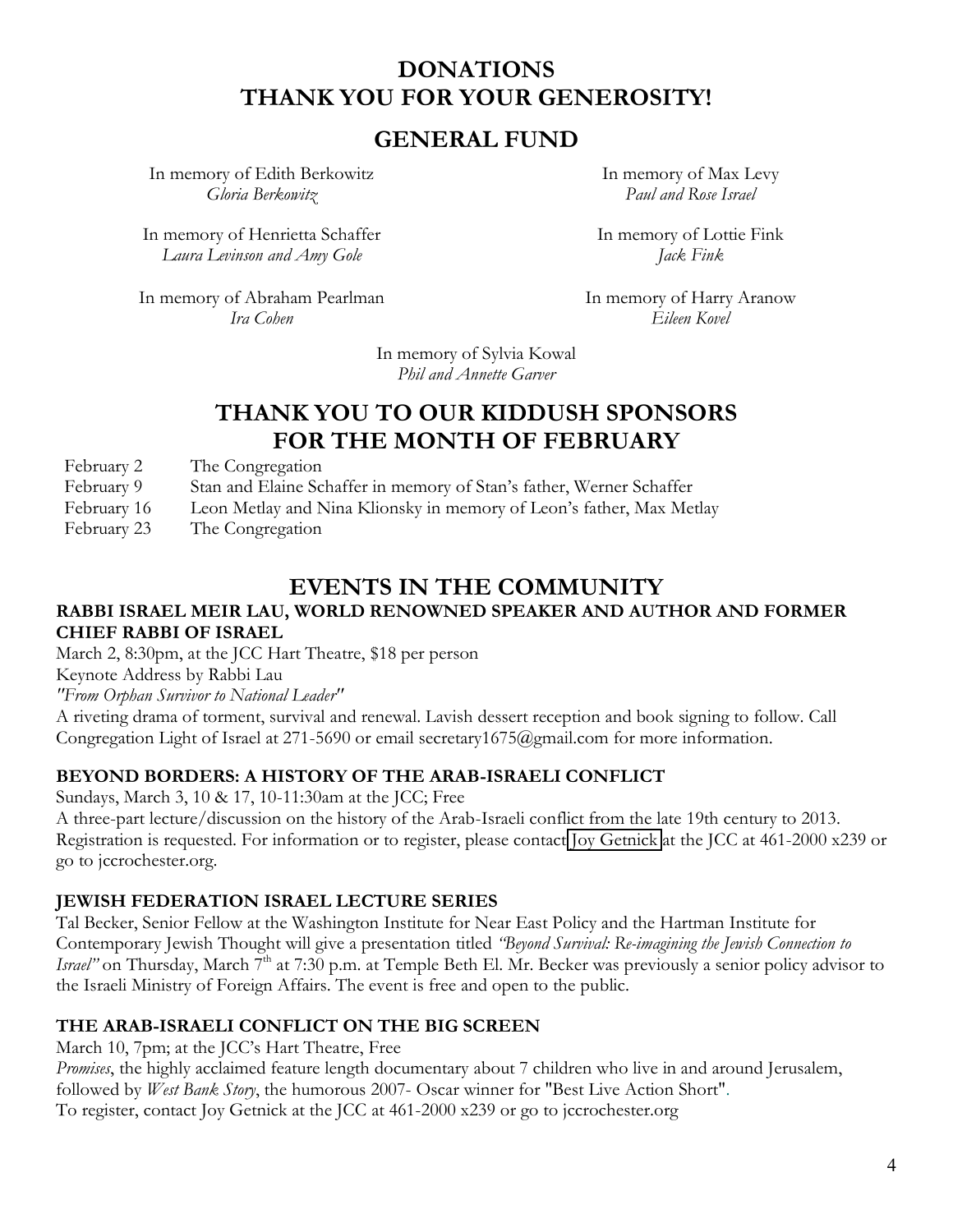# **YAHRZEITS**

At the following Shabbat Services, we will read the names of our late loved ones whose Yahrzeits will occur on that Shabbat or during the following week.

| March 1-2<br>Adar                                                                                                                                                                                                                                                                                | March 8-9                                                                                                                                                                                                                                                                                              | Adar -<br>Nissan                                                                        | March 15-16                                                                                                                                                                                                                                                                                                                                          | Nissan                                                                                              | <b>March 29-30</b>                                                                                                                                                                                                  | Nissan                                                         |
|--------------------------------------------------------------------------------------------------------------------------------------------------------------------------------------------------------------------------------------------------------------------------------------------------|--------------------------------------------------------------------------------------------------------------------------------------------------------------------------------------------------------------------------------------------------------------------------------------------------------|-----------------------------------------------------------------------------------------|------------------------------------------------------------------------------------------------------------------------------------------------------------------------------------------------------------------------------------------------------------------------------------------------------------------------------------------------------|-----------------------------------------------------------------------------------------------------|---------------------------------------------------------------------------------------------------------------------------------------------------------------------------------------------------------------------|----------------------------------------------------------------|
| Louis Rickler*<br>20<br>21<br>Harry Aranow*<br>Carl Astrachan*<br>21<br>21<br>Leila Markus*<br>21<br>Herman Sarachan*<br>22<br>Percy Cohen*<br>24<br>Julie Feuerberg<br>25<br>Ida Sallerson Levine*<br>Barnet Stern*<br>26<br>*Denotes name<br>memorialized on<br><b>BHBI</b> Memorial<br>Plaque | Harris Priceman*<br>Rebecca Cohen*<br>Eva Friedman*<br>Karoline Hess*<br>Sarah Shulsky*<br>Sadie Rose<br>Mollie Wolk*<br>Sam Wolk*<br>Lena Levi*<br>Lester Miller*<br>Gertrude Swartz<br>Benjamin Braz*<br>Dr. Charles<br>$Cohen*$<br>Eli Gerber*<br>Morris Sherman*<br>Jacob Shiffman<br>David Gross* | 27<br>28<br>28<br>28<br>28<br>29<br>29<br>29<br>2<br>$\overline{2}$<br>3<br>3<br>3<br>4 | Gertrude Kleinstein*<br>Rachel Weinstein*<br>Flora Priceman*<br>Esther Bertman*<br>Seymour Ouzer*<br>Charles Levy<br>Morris Lipman*<br><b>March 22-23</b><br>Helen Neiman Goldman*<br>Sylvia Kowal<br>Harry Toker<br>Leo Beechbinder*<br>Sol Levin*<br>Rose Jossem*<br>Judith Potter*<br>Minnette Taylor<br>Eliahu Louis Cohen*<br>Harry H. Levinson | 5<br>5<br>8<br>10<br>11<br>11<br>Nissan<br>14<br>14<br>14<br>15<br>15<br>16<br>16<br>16<br>18<br>18 | David Morris*<br>Jacob Weinrib*<br>Beatrice Goldstein*<br>Benjamin Ritter<br>Yetta Levine*<br>Evelyn Maimon<br>Simon Finkelman<br><b>Blanche Levitz</b><br>Louis Priceman*<br>Dorothy Riwkin*<br>Samuel B. Spiller* | 20<br>20<br>21<br>21<br>22<br>23<br>24<br>25<br>25<br>25<br>25 |

We pray that our mourners will be comforted among all the mourners of Zion and Jerusalem and that the memory of the deceased continues to be a blessing to all who knew them.



So far our TOPS Gift Card fundraiser has been quite successful. Remember, TOPS Gift Cards are now available through BHBI in \$50 denominations. To purchase *TOPS* Gift Cards, contact Stan Schaffer at 473-8072 or by e-mail at stanschaffer@frontiernet.net

# **MEMORIAL PLAQUES**

You can also memorialize a friend or loved one on a BHBI memorial plaque. Our memorial plaques are very reasonably priced. For more information, contact Stan Schaffer at 473-8072 or [stanschaffer@frontiernet.net](mailto:stanschaffer@frontiernet.net)

# **AD SPONSORS**

We are always looking for additional businesses that are interested in placing an ad in the BHBI Bulletin. If you know of someone whose business or company may be interested, contact Stan Schaffer at 473-8072 or by e-mail at [stanschaffer@frontiernet.net](mailto:stanschaffer@frontiernet.net)